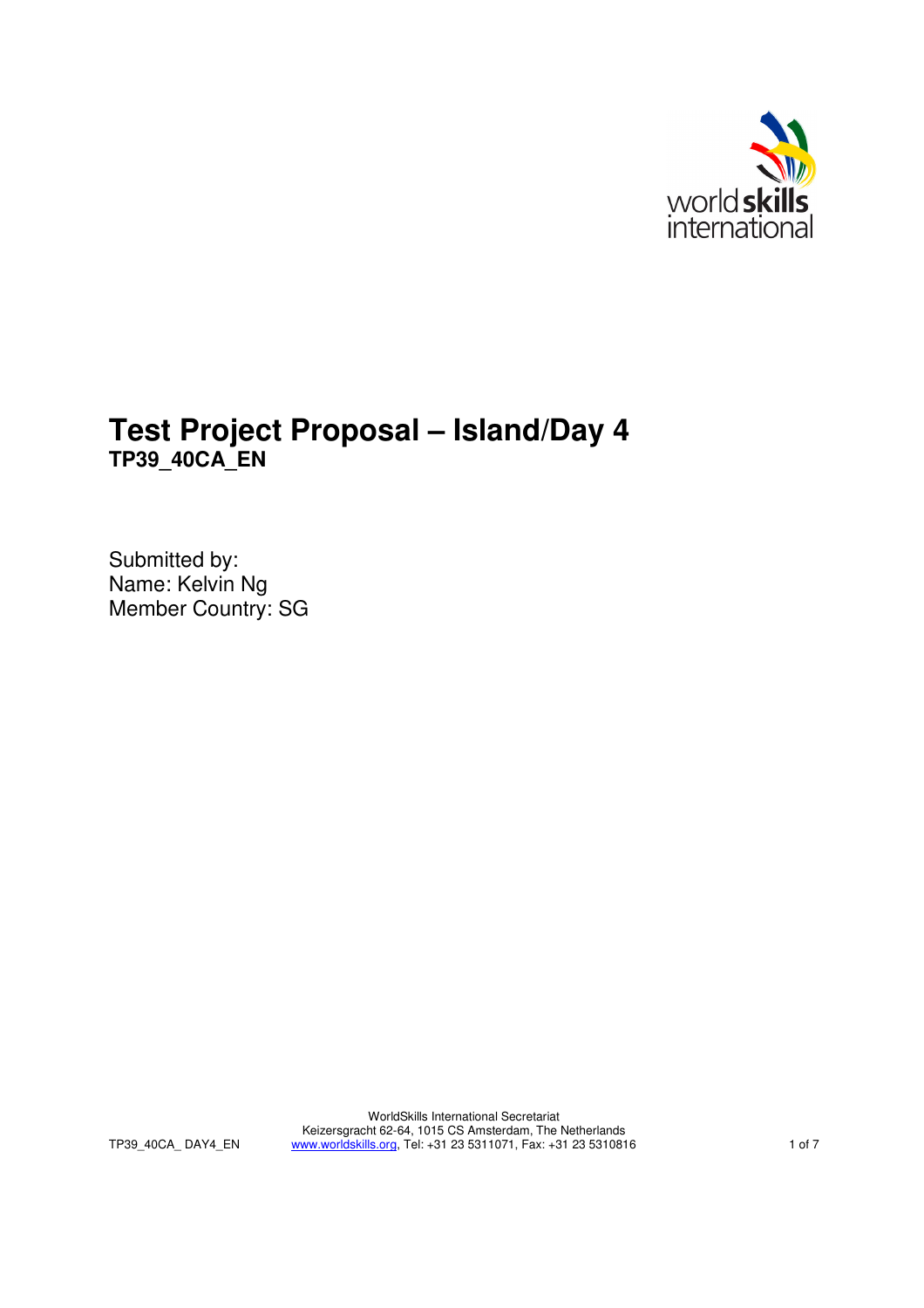

# **CONTENTS**

This Test Project proposal consists of the following document/file: 1. TP39\_40CA\_DAY4\_EN.doc

## **INTRODUCTION**

The competition has a fixed start and finish time. You must decide how best divide your time. All hardware will be rebooted before marking is started. You may choose any package for implementation of the services. Wherever possible, we will test only on the functionality of the requirements followed by coding if it is not possible.

**You are strongly advised to continually save your work/setup/configuration as you progress.**

## **DESCRIPTION OF PROJECT AND TASKS**

A multi-national financial company, Todayworks Inc has recently completed a business merger and would like to re-set up a new network to integrate their operations in China to support their businesses in the Asia Pacific region. You are a network engineer hired by Todayworks Inc to implement this project.

After investing in the appropriate network and security equipment, servers, notebooks, PC and wireless access point. The company has assigned you to design, setup, configure and secure all the network installation and resources to support the new integrated businesses in Asia Pacific. The network topology is given by the CIO as shown below in Figure 1.

You are to provide a proof of concept (POC) to the management to show that the design in Figure 1 will work based under the conditions stated below. Base on the logical network diagram given in Figure 1, you will need to work out appropriate sub-network addresses, IP addresses to all network interfaces, connected switch port numbers and VLAN assignment and any statically assigned IP addresses.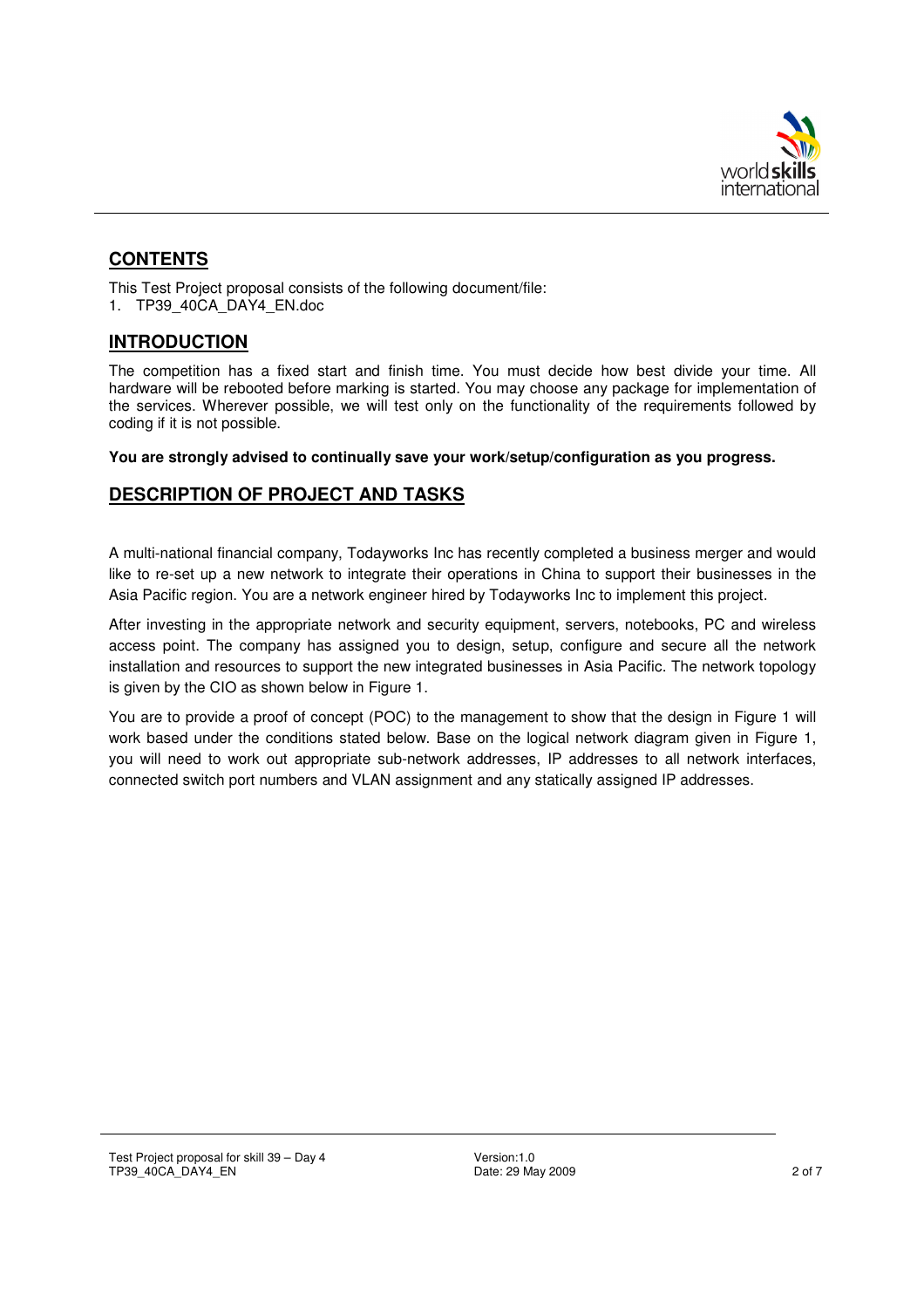



Figure 1. Logical Network Diagram

Note: LS1, WS , Office Client and Internet Kiosk are 4 virtual machines on the same PC hardware. Clients in Remote Office Network, wireless client and VPN Client is to be simulated using the Notebook.

All PCs are preinstalled with either Debian Linux 5.0, Windows 2008 Server or Windows Vista. The relevant files, software and ISOs are provided in C:\software or /software in the respective PCs. You are to mount or map the respective ISOs to install additional packages or services. You are to configure and secure the network based on the following requirements:

1. Debian Linux 5.0 was pre-installed on LS1 and LS2 with the root password of *pass123* and MS Windows Server 2008 was pre-installed on WS with the administrator password of *pass123*. The notebook has been preinstalled with Windows Vista and the administrator password is set to *pass123*. You should use the notebook as a client to test internal wireless connectivity, external VPN network connectivity and remote Office Network client connectivity. For the different connectivity tests, the notebook should be automatically assigned an IP address by the DHCP server.

2. The company office premises are located at two sites and you need to ensure they communicate securely. Your first task is to devise an IP addressing scheme for the public and private network using VLSM. The ISP has assigned a public IP network address of 200.10.10.0/24 and a domain name of Todayworks.com. The public IP network addresses are to be used for the remote site IP assignment and Internet connectivity. In addition, the company has decided to use a class C private IP address of 192.168.0.0/24 for the HQ site networks. You are to configure NAT at HQ Router.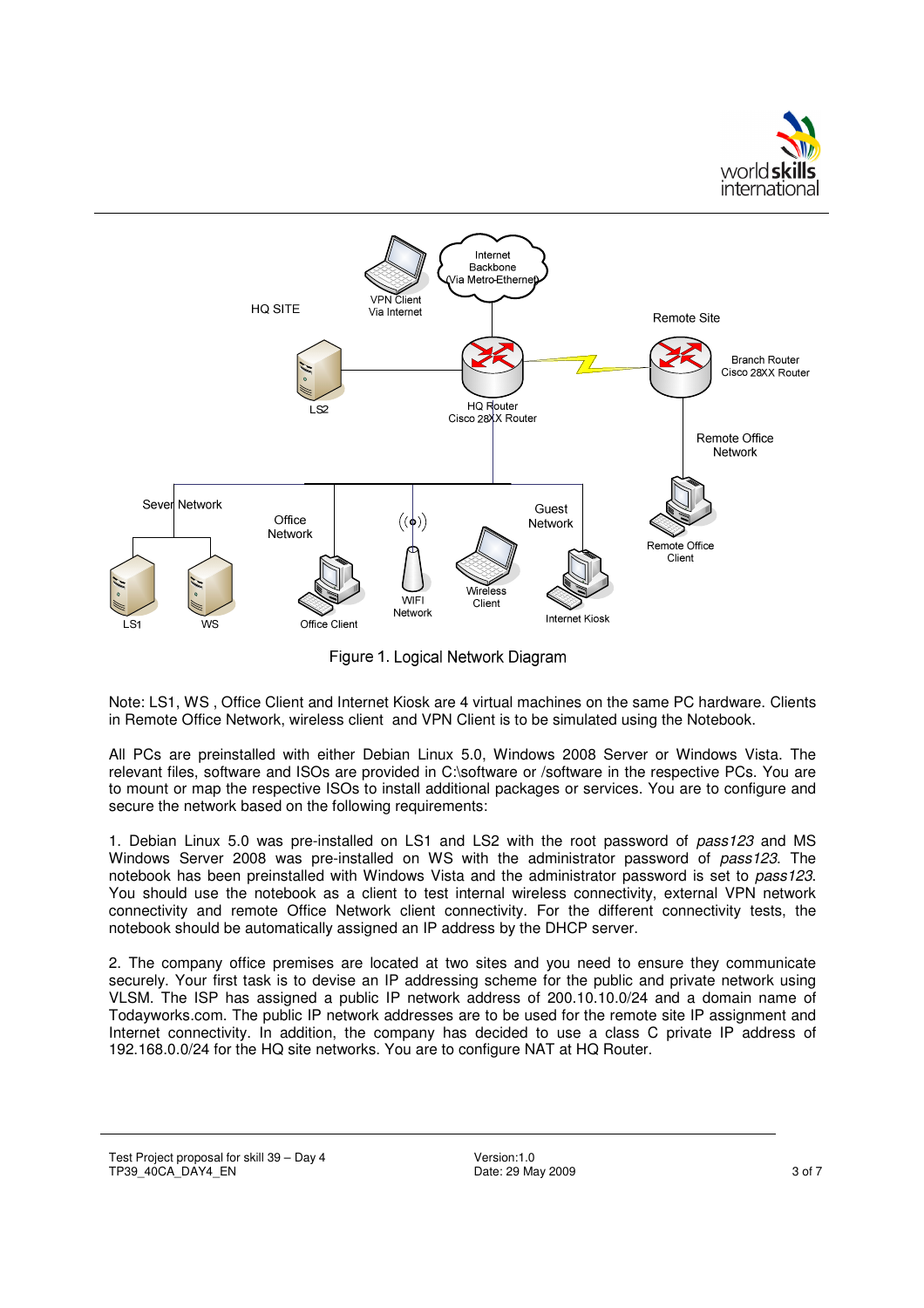

3. The company has a total of **50 users in Office network (192.168.0.0/26)** in the HQ site and intends to setup a total of **5 servers in DMZ zone (192.168.0.120/29)** and **10 servers in Serve**r **Network (192.168.0.96/28)** zone. The **WIFI network (192.168.0.64/27)** must also cater for another **20 users**. The **Guest network (192.168.0.112/29)** will housed another **5 PCs to allow visitors** to surf the Internet. You are to **reserve 6 VPN IP (192.168.0.136/29)** addresses for the VPN remote clients accessing via the Internet. There is another **30 users in the remote office network (200.10.10.0/27)**. The IP addresses for the LS1, WS and LS2 servers are **192.168.0.98, 192.168.0.99 and 192.168.0.122** respectively. The IP address to be used for static translation for the LS2 server in DMZ is **200.10.10.35**. When assigning IP addresses, you are to start with the lowest IP address (in the ascending order) beginning with network equipment first. (E.g. you would assign the IP addresses first to the routers/switches/firewall router/AP followed by servers/computers). The switch is to be used for the internal network connections (Server network, Office network, WIFI network and guest network in the HQ site). You are to assign **2 switch ports each** for the Server, Office, WIFI and Guest networks. See Annex 1 for detailed switch connection.

4. You are to configure OSPF area 0 with message-digest of *ospfsecret* for the serial connections between HQ and remote routers. Do not define any static or default route on HQ and Remote routers. The serial link between BR and RR is a 128000 bps Point to Point Link that you subscribe from a service provider. You are to use the password *pppsecret* to configure this link authentication. The company wants to have some security on this serial link, so that the hacker would not be able to sniff the authentication password sent by the routers. The password to be used for all network devices' privilege access is "*pass123*".

5. The routers and the switch should be first authenticated with AAA using Radius server and only accounts in Annex 2 is to be used for the authentication process, via console login. In the event of authentication server being unavailable, you are to authenticate using the local username localAAA and password *pass123*. Configure the switch so that the users in Annex2 are granted a few privilege commands as defined in Annex 3. Only SSH traffic for remote administration are allowed. .

6. You are to configure LS1 as a TFTP and NTP server. All internal network equipment (Routers and Switches) are to be synchronized to LS1 master timeserver. The TFTP server should hold the IOS image for the HQ router and the router must boot from its IOS from this TFTP server.

7. The wireless Access Point (AP) must be configured to support WPA with PEAP authentication via RADIUS. Configure the SSID as SowiseX where X is your workstation number. You are to configure the AP to allow only authorized wireless clients to access to the network. Authorization is based on MAC addresses. Only the notebook provided can connect to the AP. For security reasons, you are to configure 802.1x port-based authentication on the switch using PEAP authentication via RADIUS for all client computers connected to Office network. The Fast Ethernet ports on the switch connecting to the office network should also secure the office PC so that only one MAC address is allowed on a port and shutting down that switch port if another MAC address attempts to communicate via the port. WS server is also a Windows 2008 Network Policy Server (NPS) to ensure that the clients in the internal network and remote office have their anti-virus enabled before they are connected to the network. The NPS will also act as the Radius Server.

8. As the company internal network contains highly confidential information, you must ensure it is protected and no outside traffic is allowed to access the network. You need to configure a zone-based firewall (ZBF) on the HQ Router as shown in Annex 4. Create policies to allow traffic from higher security zone to access to lower security zones. In addition, you are to specify a policy map that performs URI inspection to block download of executable files with extension exe and com. You also need to ensure

Test Project proposal for skill 39 – Day 4 TP39\_40CA\_DAY4\_EN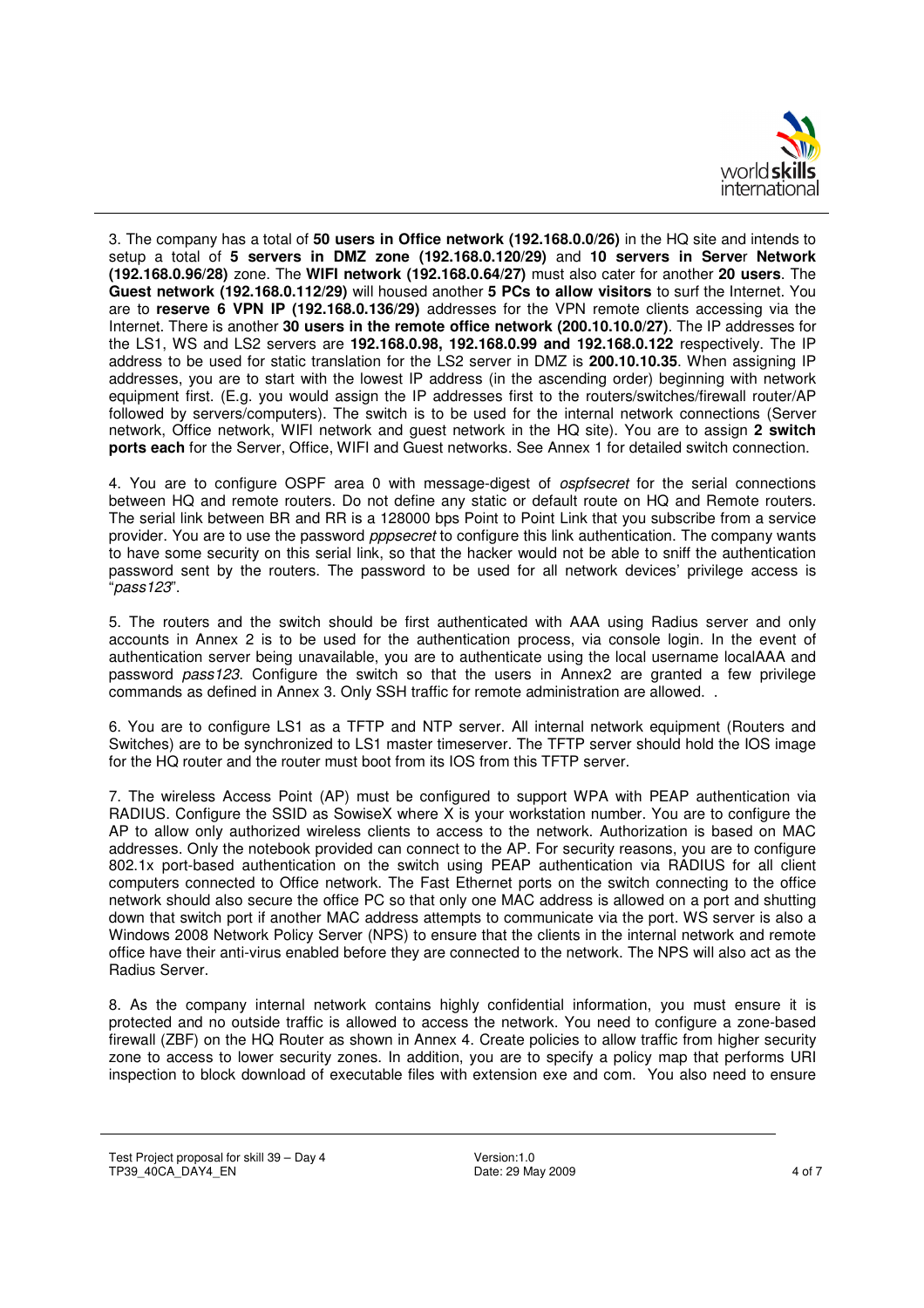

incoming traffic from the internet is restricted to the LS2 server' ports which are having running services. The LS2 server must be accessible from the Internet using a static translation.

9. Install and configure an internal DNS service on LS1 and WS, LS1 being the main and WS being the backup, to serve all the translations of internal network resources. The client will automatically register their name with the DNS servers after they have been assigned with an IP address by the DHCP server in LS1. In addition, install and configure a public DNS service on LS2 to serve the internet query of the internet accessible services.

10. Install and configure a transparent proxy server to cache all web traffic to improve the entire network performance. All internal web accesses will bypass the proxy.

11. All the client machines in both sites are expected to login via the WS server. The users are to login to the network using the accounts found in Annex 4. Their home drive which is stored in LS1 will be automatically mapped to drive Z, using their authenticated credential. For the Internet Kiosk users in the Guest Network with guest account, users can only do internet browsing via the proxy server, LS2. Disable the following functions: Run command, Task Manager, Change Password, Shutdown PC, Command Prompt and Lock Computer on the Internet Kiosk.

12. The company website, http://www.todayworks.com, consists of static pages that stored locally in LS2. Create a simple Welcome page.

13. An IPSec tunnel must be built between the two sites. This tunnel must be created between the HQ Router and the Branch Router using a pre-shared key *"pass123* ". Ensure that the office users from both sites are able to access each other networks and the services hosted in DMZ. All packets coming from the remote site's internal network to the HQ site's internal network (and vice-versa) must be sent through the tunnel.

14. The company also wants to provide the facility of remote VPN for the office users. Configure the HQ router as a remote access VPN gateway using L2TP/IPSEC with CHAP/MS-CHAP2. You are to assign IP addresses from VPN subnet to the authenticated clients. The clients have to be authenticated using certificates with user accounts from the RADIUS server in the domain. You can use the certificate services from Microsoft or Linux.

15. You have to configure the notebook to have a VPN connection to the HQ Router using Windows Vista default VPN client. Create a shortcut to this connection named VPN on the desktop of the local administrator. For testing purposes, you are to configure a DHCP server on HQ router interface connected to the notebook. Use 200.1.1.0/24 subnet for this purpose. You are to enable the http service on HQ router for testing purposes.

# **ENSURE ALL CONFIGURATIONS ARE SAVED BEFORE YOU LEAVE YOUR STATION. ALL MACHINES WILL BE REBOOTED BEFORE MARKING STARTS.**

**Remember to save the configuration of all network devices and reboot your network devices and PCs before you complete your project.**

Test Project proposal for skill 39 – Day 4 TP39\_40CA\_DAY4\_EN

Version:1.0 Date: 29 May 2009 5 of 7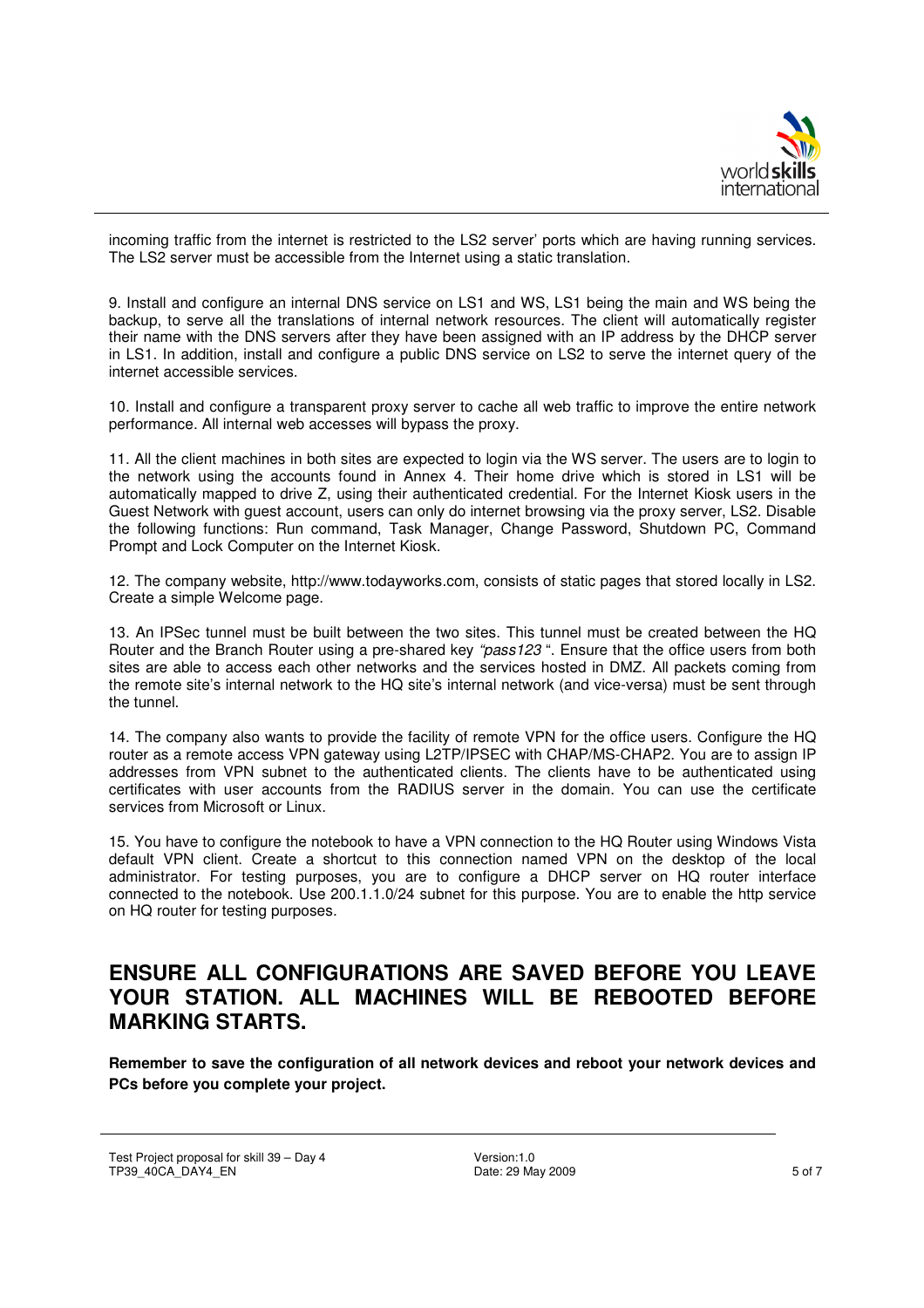

#### **Annex 1: 12 Ports Switch Connections**

| <b>Switch Port</b> | <b>Connects to</b>    |
|--------------------|-----------------------|
|                    | <b>HQ Router</b>      |
| 2, 3               | <b>Server network</b> |
| 4, 5               | Office network        |
| 6, 7               | <b>WIFI network</b>   |
| 8, 9               | <b>Guest network</b>  |

#### **Annex 2: User Accounts for AAA authentication**

| <b>Username</b> | <b>Privilege Level</b><br>(for Switch only) | <b>Password</b> |
|-----------------|---------------------------------------------|-----------------|
| Viewer          | 5                                           | pass123         |
| Admin           | 15                                          | pass123         |

#### **Annex 3: Privilege Level and associated commands**

| <b>Privilege Level</b> | <b>Commands</b> |
|------------------------|-----------------|
| -5                     | dir             |
|                        | test            |
|                        | verify          |

#### **Annex 4: Zones for Zone Based Firewall**

| Zone            | <b>Network</b>                      | <b>Security Level</b> |
|-----------------|-------------------------------------|-----------------------|
| <b>Internal</b> | Office, WIFI, Server, Remote Office | <b>Highest</b>        |
| <b>DMZ</b>      | <b>DMZ</b>                          | <b>Medium</b>         |
| Guest           | <b>Guest</b>                        | Low                   |
| <b>Outside</b>  | <b>Internet</b>                     | Lowest                |

#### **Annex 5: User Accounts to be created in Windows 2008 Server and LS2 server**

| <b>Username</b>                | OU    | <b>Password</b> |
|--------------------------------|-------|-----------------|
| Mary, Peter, Richard Operation |       | pass123         |
| Guest                          | Guest | pass123         |

Test Project proposal for skill 39 – Day 4 TP39\_40CA\_DAY4\_EN

Version:1.0 Date: 29 May 2009 6 of 7